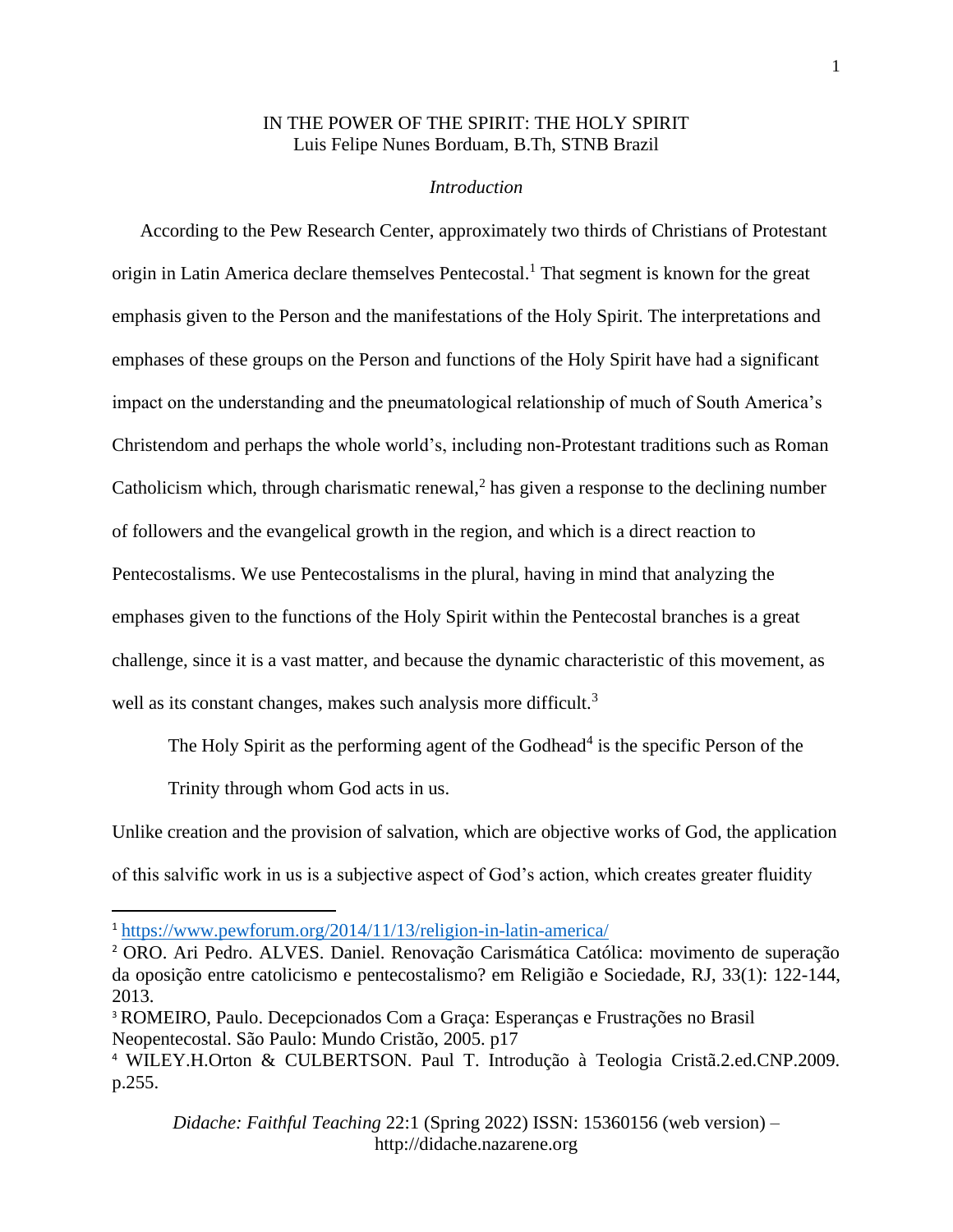and complexity to the matter.<sup>5</sup> He [the Holy Spirit] is the point that makes God personal to the Christian by actively acting in the lives of believers and by indwelling them.

 Theology and sociology researchers also state that today's culture values experience more than the conventional rationalistic answers often used by theological traditions, whether liberal or conservative.<sup>6</sup> Therefore, a study on the Holy Spirit, its interpretative schools, and its current practices, especially within Pentecostalisms – which have achieved significant influence – becomes of great relevance.

 However, when discussing the term "power of the Spirit" within Pentecostalisms, there are very diverse perspectives that have outlined and shaped the current practices of Christian churches in South America. When pondering the "power of the Spirit" in Pentecostalisms, one can consider the attempt of Sociologist of Religion Paul Freston in presenting at least three interpretative waves of the development of the Pentecostal movement in the 20th century.<sup>7</sup> We will review these and other aspects of understanding about the function of the power of the Holy Spirit, as well as the importance of retrieving the sanctifying function of the Holy Spirit of God while trying to answer the question, "Power for what, after all?"

#### *The Power of the Spirit to Receive and Exercise Spiritual Gifts*

 That which Paul Freston calls the *first wave of Pentecostalism*, also known as classic Pentecostalism, is the movement whose main characteristics include pronounced anti-Catholicism, the belief in Christ's imminent return, sectarianism and a counter-cultural posture<sup>8</sup> and, most importantly, the baptism with the Holy Spirit unveiling a mandatory initial evidence of

*Didache: Faithful Teaching* 22:1 (Spring 2022) ISSN: 15360156 (web version) – http://didache.nazarene.org

<sup>5</sup> ERICKSON.Millard J. Introdução à teologia sistemática. São Paulo. Vida Nova. 1997. p.343 <sup>6</sup> CARVALHO. César Moisés. Pentecostalismo e Pós-Modernidade. 1.ed. CPAD. 2019.

<sup>7</sup> FRESTON. Paul (1994) 'Breve história do pentecostalismo brasileiro', Nem anjos nem demônios: 67–162.

<sup>8</sup> NIEBUHR. Richard. Cristo e Cultura. Rio de Janeiro. Paz e Terra. 1967. p. 61.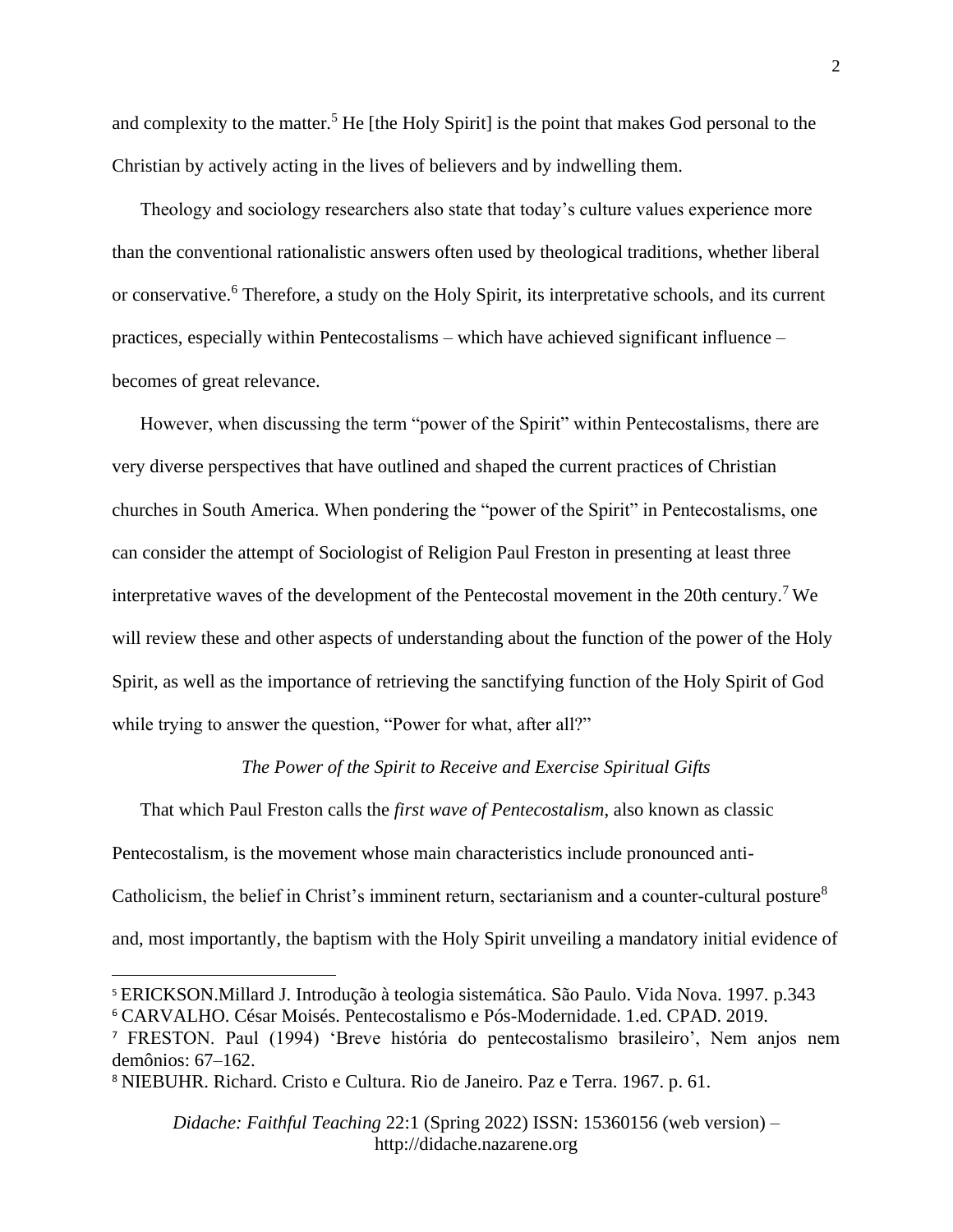speaking in other languages, as well as the continuity of the other spiritual gifts. This perspective brought, at first, a significant evangelistic momentum due to the expectation of Christ's imminent return. As the parousia did not occur,<sup>9</sup> glossolalia became an emphasis in itself, with the Pentecostal theology taking the center stage.<sup>10</sup> This interpretation has generated in South America a myopic view of the Person of the Holy Spirit and limited the understanding of His other works in the life of a Christian, the church and His action in the world. It is very common to hear from individuals in this milieu that they go to worship to "seek power" and, consciously or not, they divert the purpose of the action and the baptism with the Holy Spirit and turn it into mere experientialism and a search for spiritual ecstasies<sup>11</sup> that do not result in real transformation of one's character and daily life. In a veiled way, one no longer seeks God, but rather the "power of God," transforming Christian worship into a kind of idolatrous practice by yearning for mystical and transcendental cultic experiences rather than the search for and worship of God in and for itself.

### *The Power of the Spirit to Prosper*

The so-called second and third waves of Pentecostalism<sup>12</sup>, respectively deuteropentecostalism (the divine healing movement) and neo-Pentecostalism (autonomous Pentecostalism), as classified by Freston, point in another direction. Unlike the escapism characteristic of the first wave and its hope only in the "Kingdom To Come", which nullified

<sup>11</sup> SIQUEIRA.Gutierres Fernandes. Revestidos de Poder. Uma introdução à teologia pentecostal. 1.ed. Rio de Janeiro, CPAD. 2018.

<sup>9</sup> Do grego parousia "volta, chegada, advento". Volta de Jesus Cristo no fim dos tempos, para o Juízo Final, descrito como o último julgamento de Deus sobre os seres da Terra; parúsia. <sup>10</sup> ANDERSON. Robert Mapes. Vision of the Disinherited: The Making of American Pentecostalism. Nova Iorque, Oxford University Press, 1979.

<sup>12</sup> FRESTON. Paul (1994) 'Breve história do pentecostalismo brasileiro', Nem anjos nem demônios: 67–162.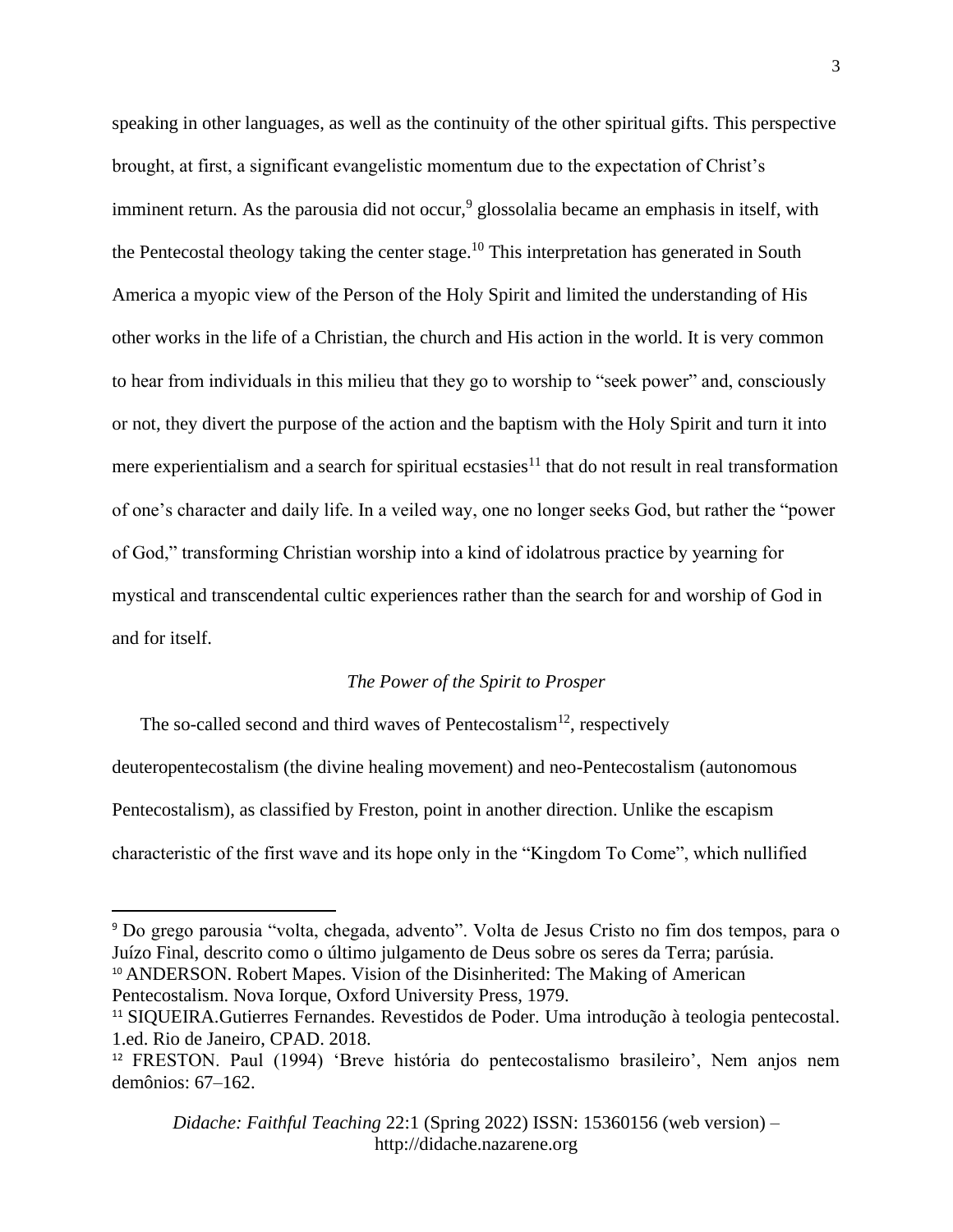investment in this world, thus impacting social and educational areas that have been neglected by these churches, on the other hand, in a Hegelian dialectic, the neo-Pentecostalism emerges with its great emphasis on the "Kingdom Now,"<sup>13</sup> no longer in a social and educational perspective, but with a desire to participate in the temporal power and enjoy the benefits and comforts of modern society, the famous prosperity theology.

 Prosperity theology is based on a pragmatism that is very characteristic of this movement. Its logic is based on reasoning that if the Holy Spirit has the power to heal and work miracles (practices that have been exacerbated and systematized by churches following this branch), then God can also grant material prosperity. They base their theology very much on the promises of prosperity made to the Hebrew people (Israel) in the Old Testament and, disregarding exegesis and the historical context, they bring this right onto themselves in a strongly personal way: that, through the power of the Holy Spirit and "financial sacrifices" (tithes and offerings), they can achieve whatever they want.

 The function and power of the Holy Spirit now become instruments not for the sanctification of the believer<sup>14</sup>, service to the community of faith<sup>15</sup> and to glorify and present Christ to the world,<sup>16</sup> but rather a means by which a Christian prospers and stands out from the rest. Biblical texts with statements that "we are the head and not the tail",  $17$  "I can do all things through Him who strengthens me<sup>"18</sup> etc. are sung and used as "war cries," and statements of faith that by the power of the Holy Spirit they are allowed to prosper and, if they don't, that is due to lack of faith

<sup>13</sup> MCGEE. Gary B. Panorama Histórico. Teologia Sistemática: uma perspectiva pentecostal. HORTON. Stanley M. org. Rio de Janeiro. CPAD. 2008 p.35.

<sup>14</sup> 2 Ts.2:13; I Pe.1:2.

<sup>15</sup> 1 Co.14:12.

<sup>16</sup> Jo.16:8; 1 Co.12:3.

<sup>17</sup> Dt. 28:13.

<sup>18</sup> Fp.4:13.

*Didache: Faithful Teaching* 22:1 (Spring 2022) ISSN: 15360156 (web version) – http://didache.nazarene.org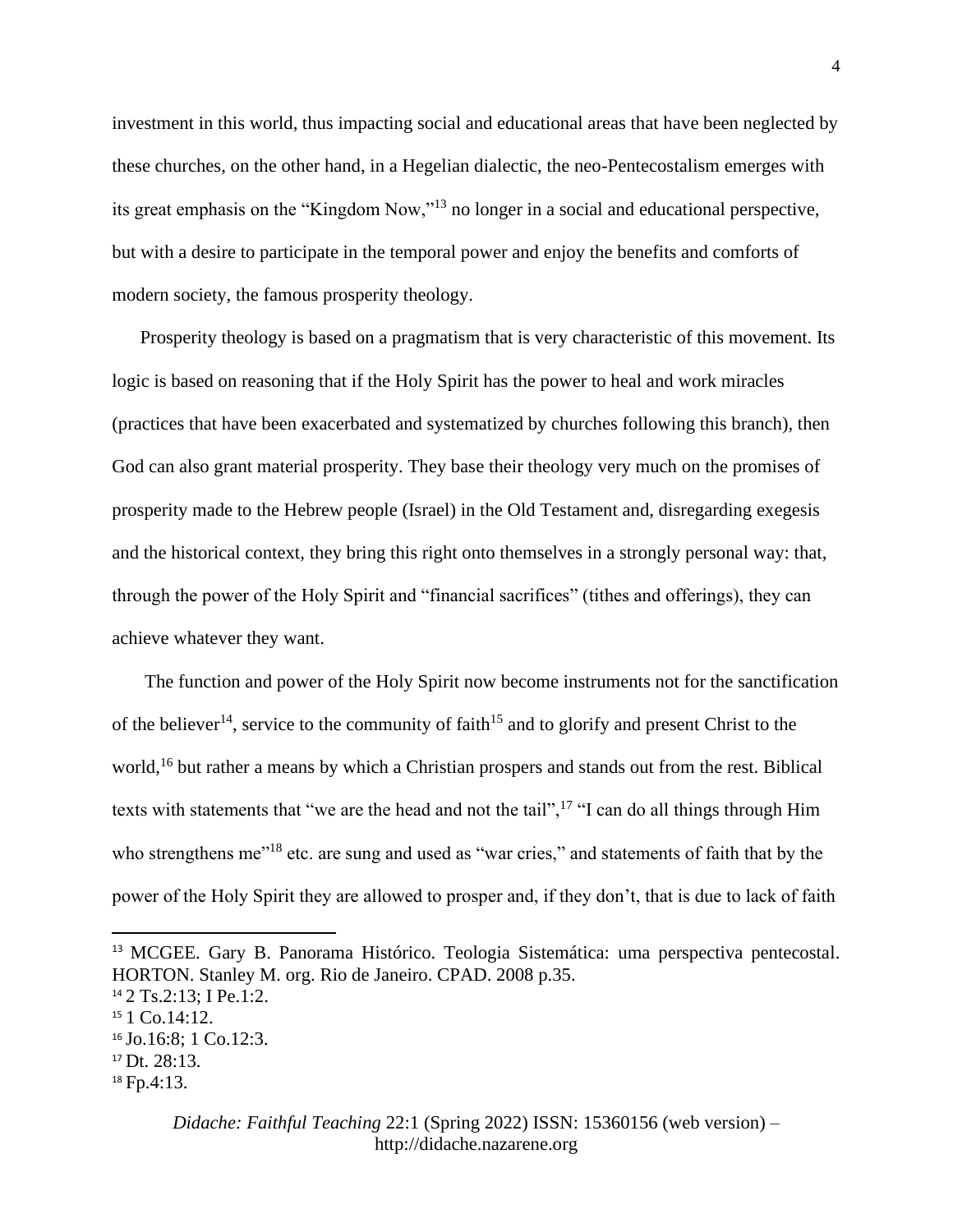and/or lack of fidelity in the financial aspect.<sup>19</sup> The assurance of full health and the manipulation of the spiritual world in one's own favor<sup>20</sup> becomes paramount. There is an inversion in the Holy Spirit's work. He who is supposed to enable believers to align themselves with and submit to God's will and criteria<sup>21</sup> now becomes just a means to satisfy one's own desires and achieve personal goals. Trying to use the power of the Holy Spirit to manipulate the spiritual world in one's own favor, instead of perceiving it as God's instrument to conform human beings to His will and nature, falls under the concept of witchcraft<sup>22</sup> and is a perversion of the biblical message.

 Another important characteristic to be highlighted in neo-Pentecostalism (also called post-Pentecostalism by Paulo Siepierski $)^{23}$  is the emphasis on the power of the Spirit as an instrument for spiritual battle.<sup>24</sup> Sociologist and Anthropologist Pablo Semán, in his article "Who are they? Why are they growing? In what do they believe? Pentecostalism and politics in Latin America,"<sup>25</sup> expresses how the spiritual battle movement has brought, in an extreme fashion, the tangibility of evil and Satan to the world, just as classic Pentecostalism retrieved the actual action of God in the world through the emphasis on the Person of the Holy Spirit. Even if the reality of spiritual warfare is acknowledged,  $^{26}$  over-emphasizing the requirement of "knowing the enemy" to the point of having to know the hierarchy and names of demons goes beyond revelation and

*Didache: Faithful Teaching* 22:1 (Spring 2022) ISSN: 15360156 (web version) – http://didache.nazarene.org

<sup>19</sup> STELLA. Maria de Lourdes Koerich Belli. Teologia da Prosperidade: riscos de uma teologia controversa. Revista: Teologia e Espiritualidade • vol. 5 • n o 09 • Curitiba • Jun/2018 • p. 43-64. <sup>20</sup> HAGIN. Kenneth E. O nome de Jesus. Graça editorial. Rio de Janeiro. 1999.

 $21$  Jo.14:26.

 $22 \text{ Gl.}5:20$ 

<sup>23</sup> SIEPIERSKI, Paulo. "Pós-pentecostalismo e política no Brasil". Estudos Teológicos, 1997, v. 37, p. 47-61.

<sup>24</sup> WAGNER. C. Peter. Espíritos Territoriais. Ed. Unilit. São Paulo. 1995.

<sup>25</sup> SERMÁN. Pablo. Quiénes son? Por qué crecen? En qué creen? Pentecostalismo y política en América Latina. Revista Nueva Sociedad 280. Marzo-Abril 2019.  $26$  Ef.6:12.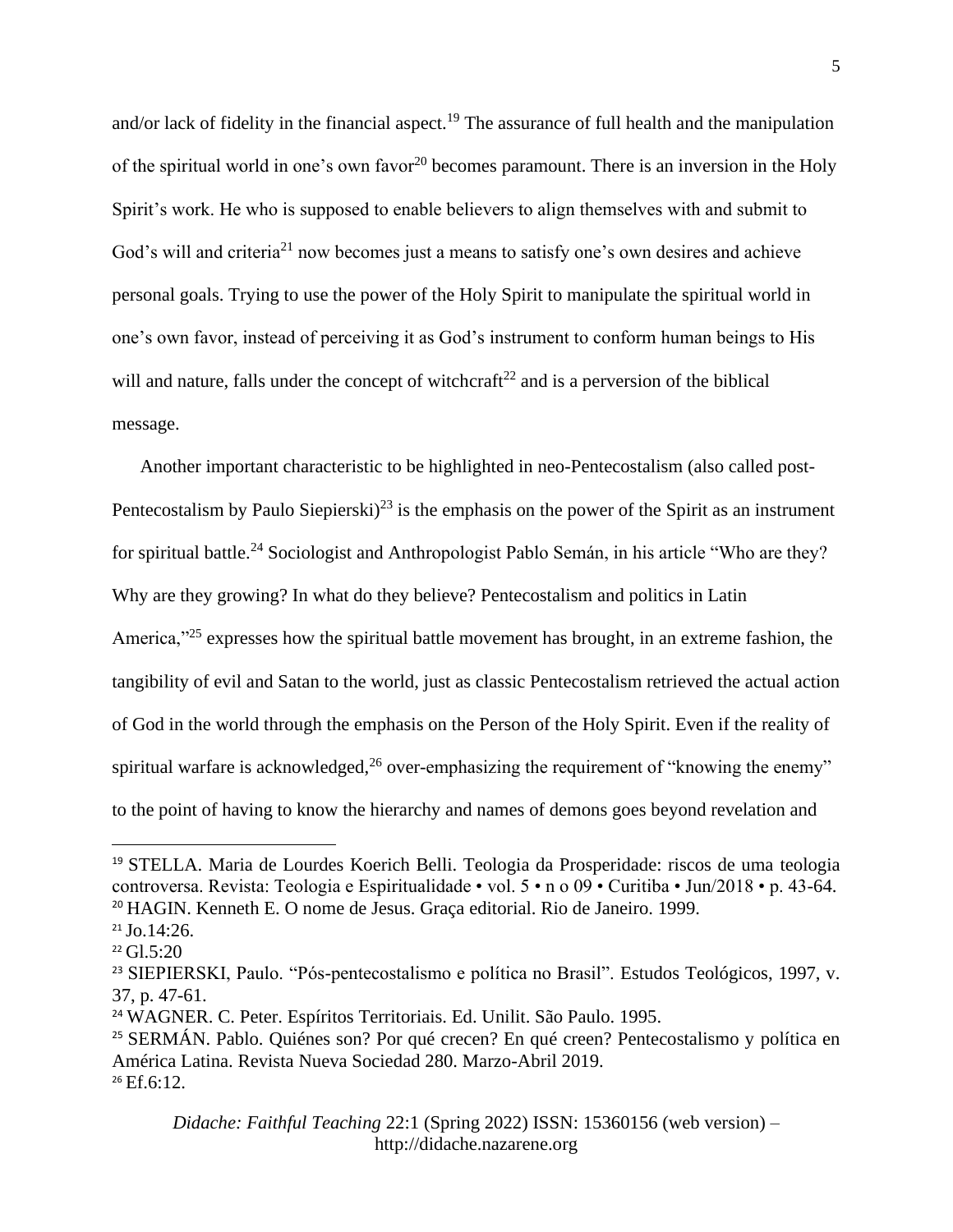biblical teaching, which, at most, warns us of the need to discern their intentions.<sup>27</sup> There are several cases and liturgical practices in Neo-Pentecostal churches that, in addition to asking the name of the alleged evil spirit, they also interview it by asking detailed questions during the deliverance session.<sup>28</sup>

Magnus G. F. Fialho, in his review of the book "Territorial Spirits,"<sup>29</sup> which was organized by Peter Wagner, one of the bastions and greatest propagators of spiritual warfare theology, and Charles E. Lawless, in his article entitled "Spiritual Warfare and Evangelism,"<sup>30</sup> express their concerns with the developments and excesses that this type of theology has generated and how it has reduced the work of the Holy Spirit to the restricted function of identifying and driving demons out.

## *The Power of the Spirit to achieve social justice*

 Another movement that has spread through South America, although not as widely as Pentecostalism, are the social theologies. They recover the Old Testament prophetic characteristic of denouncing social injustices and iniquities, along with the importance of caring for the helpless and the needy. However, by focusing on structural sin, they end up neglecting personal sin and the need for conversion and transformation of the individual, as well as idealizing people, which is something Old Testament prophets did not do.<sup>31</sup> Liberation theology in the Roman Catholic segment and the integral mission theology in the Protestant realm are the

<sup>29</sup> FIALHO. Magnus G. F. Resenha Revista Fides Reformata 1/2 (1996). C. Peter Wagner, ed. Espíritos Territoriais. São Paulo. Editora Unilit 1995.

*Didache: Faithful Teaching* 22:1 (Spring 2022) ISSN: 15360156 (web version) – http://didache.nazarene.org

 $27$  2 Co.2:11

<sup>28</sup> Souza, Etiane Caloy Bovkalovski de. A imagem do diabo nos livros de Edir Macedo da Igreja Universal do Reino de Deus. Dissertação mestrado. UFPR. 2000.

<sup>30</sup> LAWLESS. Charles E. Spiritual Warfare and Evangelism. [Journals](https://equip.sbts.edu/category/publications/journals/) · [The Southern Baptist](https://equip.sbts.edu/category/publications/journals/journal-of-theology/)  [Journal of Theology](https://equip.sbts.edu/category/publications/journals/journal-of-theology/) · [SBJT 5/1 \(Spring 2001\).](https://equip.sbts.edu/category/publications/journals/journal-of-theology/sbjt-51-spring-2001/)

<sup>31</sup> Santos entre taças de vinho. Entrevista publicada na revista veja. Jerônimo Teixeira Luiz Felipe Pondé. 31/07/2020.